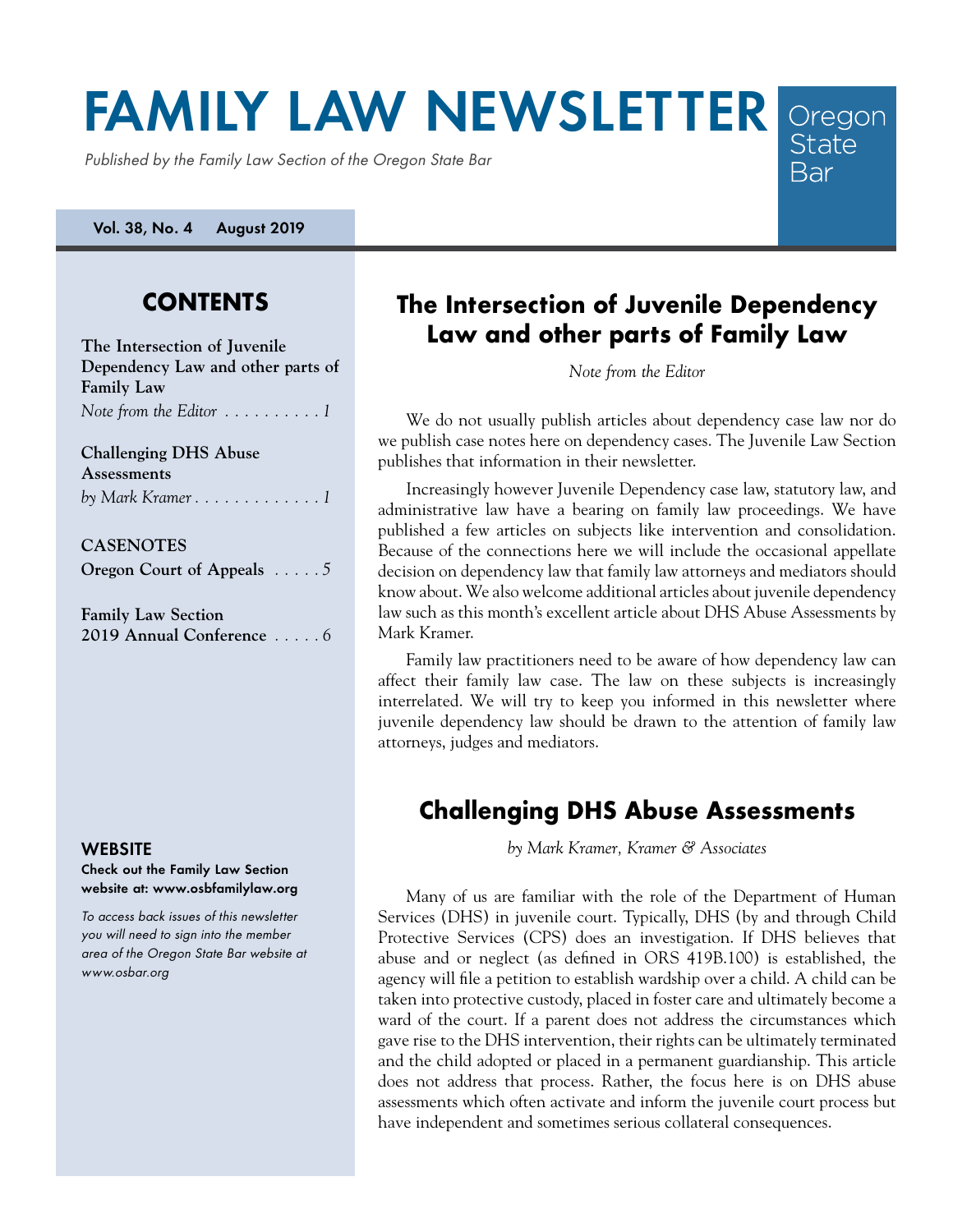Here are some few examples of parents who have faced founded abuse assessments by DHS:

- A stepparent throws a peanut butter cup in the direction of her 13 year old teenage stepson, to get his attention but not to injure him. The peanut butter cup strikes his forehead and causes a bruise. There was no medical treatment obtained. The child was not removed from the home and the stepparent had no prior record of abuse or neglect.
- A father chases his 12 year old son down at a popular state park to prevent him from getting hit by a car or drowning in a nearby lake or just getting lost. The father tackles his son and restrains him. The son runs away again., The father chases him down and restrains him again. Picnickers notice the incidents and report the case to DHS. The child was not injured. The father had no prior record of abuse and his wife and babysitter (eyewitnesses to the incidents) reported to DHS that father's actions were protective in nature.
- A father tries to get his distracted 8 year old's son's attention by grabbing his chin. The son exclaimed, "You're choking me!". The father replied, "No, that is not choking. This is what choking is." The father then puts his hands gently around the son's neck but does not squeeze, to demonstrate what choking actually is. The son reports father to DHS. The son is not injured; no bruise is evident and the father had no history of abuse.

After DHS/CPS completes an investigation (which can take months after the initial report), they will issue an assessment as "founded", "unfounded" or "unable to determine" or "inconclusive." While a founded abuse assessment does not necessarily mean that a juvenile petition will be filed and does not mean that a child will be removed from his or her home, it can have serious consequences. In the recent case of *Cervantes v. DHS*, 295 Or App 691, 693-4 (2019) the Court discussed the implications of a sustained abuse assessment and cautioned that the process and procedure governing challenges to such assessments are only dimly understood (if at all).

*Like the order at issue in this case—which has substantial ramifications for petitioner's reputation and employment prospects—many agency orders issued outside of the contested case context often impose significant burdens on the liberty and property interests of Oregonians. Given those consequences, it would not be unreasonable for a person subject to such an order to look to Oregon statutes for the procedures governing judicial review of such orders*  *and hope to come away with an understanding of the process and a confidence that the process was designed to ensure fair, efficient, and economical means of securing judicial scrutiny of agency action.*

*That effort would be frustrating for most people. As it stands, the applicable procedure can't be found in the statutes or administrative rules in any clear way. Instead, they exist in the volumes of the Oregon Reports, the product of judicial decisions that attempt either (1) to define the role of the circuit court on judicial review under ORS 183.484 of an order other than a contested case or (2) to assess how the Oregon Rules of Civil Procedure come into play when a circuit court is reviewing the decision of an executive branch agency, rather than acting as a decision-maker itself in the first instance.*

A summary of the DHS assessment process is described in the Oregon State Bar Book - Juvenile Law and Dependency at paragraph 5.4-2:

*Once all the necessary safety-related information is gathered for completion of the CPS assessment, DHS will determine whether the allegation of abuse is founded, unfounded, or unable to be determined. OAR 413-015-1000. A determination that the allegation is founded means that "there is reasonable cause to believe that child abuse or neglect occurred." OAR 413-015-1000(2)(a). If "no evidence of child abuse or neglect was identified or disclosed" during the assessment, the allegation will be determined to be unfounded. OAR 413-015-1000(2)(b). An unable to determine determination means "there are some indications of child abuse or neglect, but there is insufficient data to conclude that there is reasonable cause to believe that child abuse or neglect occurred." OAR 413-015-1000(2) ( c ).*

*A person who DHS identifies as the perpetrator of a founded child-abuse allegation will be notified in writing of that determination. OAR 413-015-0470(1) ( c ). DHS has established an administrative process for review of founded dispositions on request of the identified perpetrator. OAR 413-010-0700 to 413- 010-0750.*

If an assessment is not challenged or if it is challenged but not reversed the founded assessment will remain in a DHS central registry (ORS 419B.030(1)). That registry reflects the family's involvement with DHS and can inform subsequent investigations or interventions that the agency may have with the family. DHS will review this history to identify safety threats, or a history or pattern of abuse and this can determine whether a new investigation will be considered See OAR 413-015-0415(1)(b).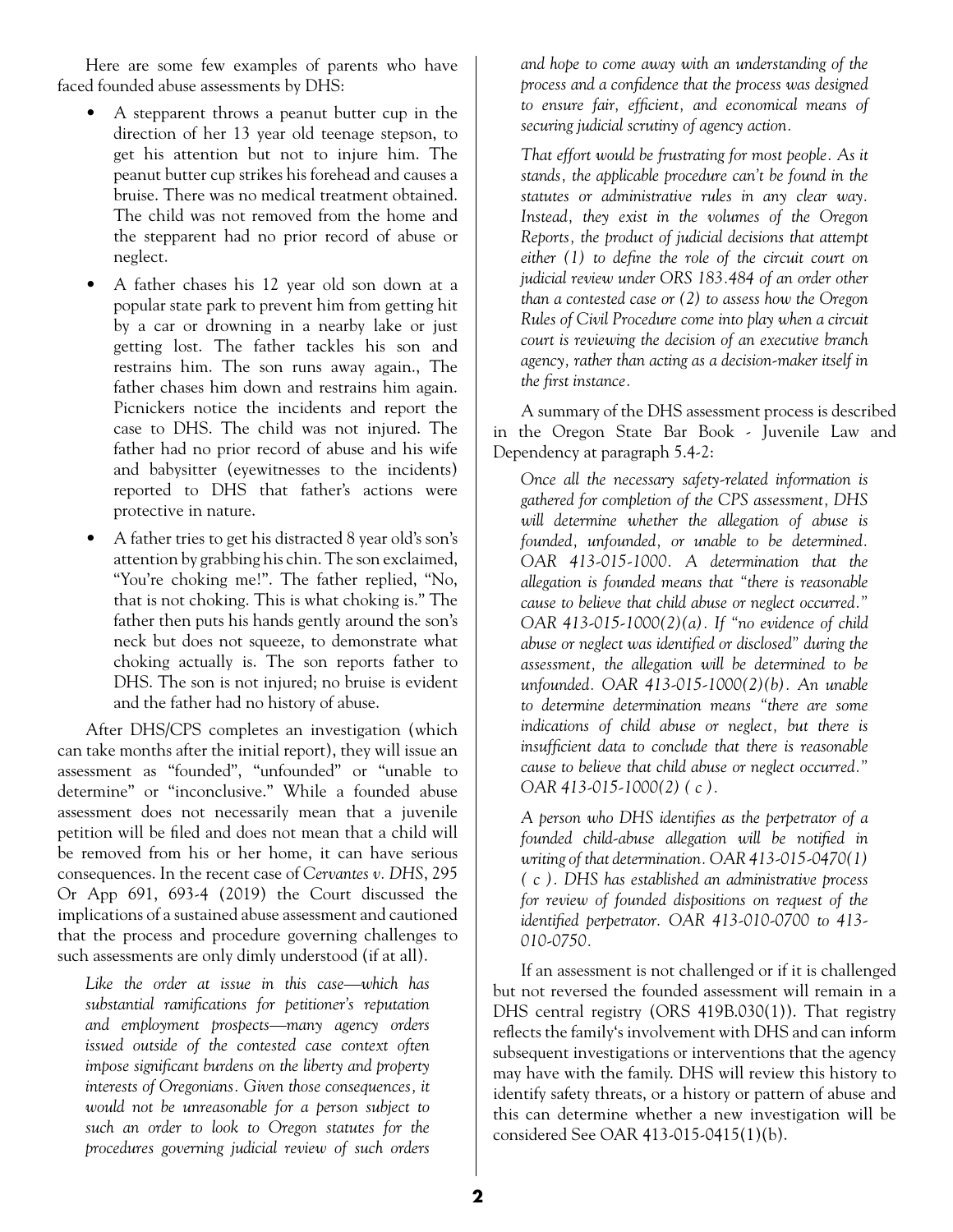Beyond internal ramifications within DHS, ORS 419B.035 provides for disclosure of DHS investigation records to the Office of Child Care for certifying, registering or regulating child care facilities; the Office of Children's Advocate; and the Teacher Standards and Practice Commission for investigations conducted under ORS 342.176 involving children in grades K-12.

A founded assessment can result in a foster child being removed from a foster home, prevent a person from becoming a foster parent, from adopting a child, from running a child care facility. Beyond that, it might affect both employment and volunteer activities for organizations that work with children. Many programs that work with children will ask potential volunteers and employees in the application process whether they have ever been alleged to have committed child abuse. The applicant can choose to omit the information at his/her peril, or provide the information which will likely bar them from participation in the sports or children's program.

It is for these reasons that these assessments need to be taken seriously and, in the appropriate cases challenged.

For purposes of the assessment process, "child abuse" is defined in OAR 413-015-1015. This includes behaviors, conditions and other circumstances including:

(1) "Abuse":

(a) For purposes of screening a report of "abuse" of a child subject to ORS 419B.005, "abuse" means any of the following, except that "abuse" does not include reasonable discipline unless the discipline results in one of the conditions described in this subsection.

(A) Mental Injury. Any mental injury to a child, which includes only observable and substantial impairment of the child's mental or psychological ability to function caused by cruelty to the child, with due regard to the culture of the child.

(B) Neglect.

(I) Negligent treatment or maltreatment of a child, including, but not limited to, the failure to provide adequate food, clothing, shelter, or medical care that is likely to endanger the health or welfare of the child.

(ii) Buying or selling a person under 18 years of age as described in ORS 163.537.

(iii) Permitting a person under 18 years of age to enter or remain in or upon premises where methamphetamines are being manufactured.

(iv) Unlawful exposure to a controlled substance, as defined in ORS 475.005, or to the unlawful

manufacturing of a cannabinoid extract, as defined in ORS 475B.015, that subjects a child to a substantial risk of harm to the child's health or safety.

( C ) Physical Abuse. Any assault, as defined in ORS chapter 163, of a child and any physical injury to a child which has been caused by other than accidental means, including any injury which appears to be at variance with the explanation given for the injury.

(D) Sexual Abuse.

(I) Rape of a child, which includes, but is not limited to, rape, sodomy, unlawful sexual penetration and incest, as described in ORS chapter 163.

(ii) Sexual abuse, as described in ORS chapter 163.

(iii) Sexual exploitation, including, but not limited to:

(I) Contributing to the sexual delinquency of a minor, as defined in ORS chapter 163, and any other conduct which allows, employs, authorizes, permits, induces, or encourages a child to engage in the performing for people to observe or the photographing, filming, tape recording, or other exhibition which, in whole or in part, depicts sexual conduct or contact, as defined in ORS 167.002 or described in ORS 163.665 and 163.670, sexual abuse involving a child or rape of a child, but not including any conduct which is part of any investigation conducted pursuant to ORS 419B.020 or which is designed to serve educational or other legitimate purposes; and

(II) Allowing, permitting, encouraging, or hiring a child to engage in prostitution as described in ORS 167.007 or a commercial sex act as defined in ORS 163.266, to purchase sex with a minor as described in ORS 163.413 or to patronize a prostitute as described in ORS 167.008.

(E) Threat of harm to a child, which means subjecting a child to a substantial risk of harm to the child's health or welfare.

As noted above, once DHS concludes its investigation, the investigated individual will receive the assessment with the determination: "founded," "unfounded," or "unable to determine" or "inconclusive." A founded assessment (but not the other determinations) can be challenged at four levels:

1. At the Local DHS Office;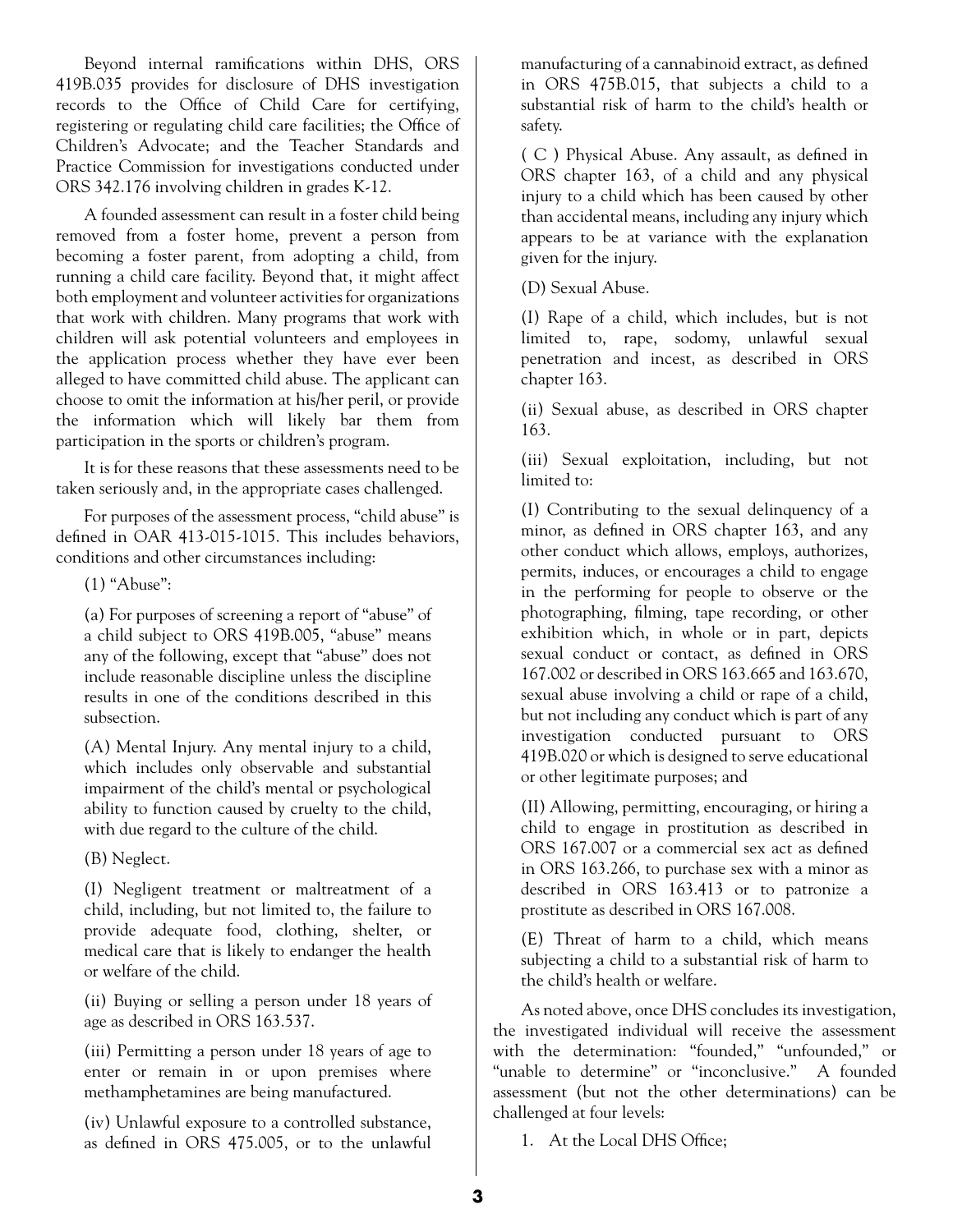# **FAMILY LAW NEWSLETTER**

*Published Six Times a Year by the Family Law Section of the Oregon State Bar.*

Editor: Daniel R. Murphy P.O. Box 3151 Albany, OR 97321 (541) 974-0567 danmurphyoffice@gmail.com

#### 2019 Executive Committee Officers

Stephanie F. Wilson, Chairperson Amanda C. Thorpe, Chair-Elect Jennifer J. Brown, Past Chair Zachary Fruchtengarten, Treasurer Annelisa D. Smith, Secretary

#### Members-At-Large

Jennifer E. Currin Debra Dority Andrew Ivers Murray S. Petitt Kimberly A. Quach Keri J. Smith Shannon D. Snow

Katherine H. Denning, BOG Contact Susan E. Grabe, Bar Liaison

The purpose of this Newsletter is to provide information on current developments in the law. Attorneys using information in this publication for dealing with legal matters should also research original sources and other authorities. The opinions and recommendations expressed are the author's own and do not necessarily reflect the views of the Family Law Section or the Oregon State Bar.

Layout and technical assistance provided by Creative Services at the Oregon State Bar.

### Publication Deadlines

The following deadlines apply if a member wants an announcement or letter included in the newsletter.

| Deadline   | Issue            |
|------------|------------------|
| 9-15-2019  | October 2019     |
| 11-15-2019 | December 2019    |
| 1-15-2020  | February 2020    |
| 3-15-2020  | April 2020       |
| 5-15-2019  | <b>June 2020</b> |

- 2. At the Central DHS Office;
- 3. Through a lawsuit under the Oregon Administrative Procedures Act (APA) (ORS 183.484); and
- 4. To the Court of Appeals and thereafter by petition for review to the Oregon Supreme Court.

The first two levels, Local Office and Central Office are essentially closed-door paper reviews by DHS. A person challenging the assessment can submit declarations, letters, exhibits, reference letters, etc. but has no right to know how those submissions are considered. At the conclusion of the Local Office or Central office Review process, the challenger will receive a letter with the DHS disposition and their rights to pursue the next level of appeal. Beware of the potential trap in meeting the deadlines for such challenges. At the Local Office, and at the Central Office Level, the appeal must be made within 30 days of receipt. However at the third level, a lawsuit under the APA, a petition must be filed within 60 days of mailing (which DHS concludes is service on an individual whether or not the person has received actual notice).

At a recent trial under the Oregon Administrative Procedures Act, one DHS official testified that the vast majority of challenges at the Local Office are sustained and that more than 87% of challenges at the Central office are sustained. Consequently, effective relief is likely only to be had by filing a law suit under the APA.

The law governing these challenges is sparse as noted by the *Cervantes* court. The controlling statute is ORS 183.484. A petitioner is entitled to ORCP discovery and likely depositions. Full discovery will usually require stipulating to a protective order to ensure that confidential records are not inappropriately disseminated. In preparing an APA case, it may be necessary to seek information beyond DHS. For example, that DHS relied upon a CARES investigation does not mean that DHS actually has all of the CARES materials. In a recent case I had to subpoena a CARES video of a child, under a protective order, because it was not in the DHS file.

ORS 183.484 does not provide a process or protocol for a trial. In a different context, in a contested case hearing (think challenging the denial of a liquor license for example) the agency has the burden of demonstrating why the person is denied an entitlement. However in an "other than contested case hearing" under ORS 183.184, it is not clear who has the burden. In a recent case, I argued, since the petitioner had no prior hearing, that under principles of due process, not to mention fundamental fairness, that DHS should have the burden of proof to demonstrate that the abuse allegation should be sustained. In that case, the judge reversed one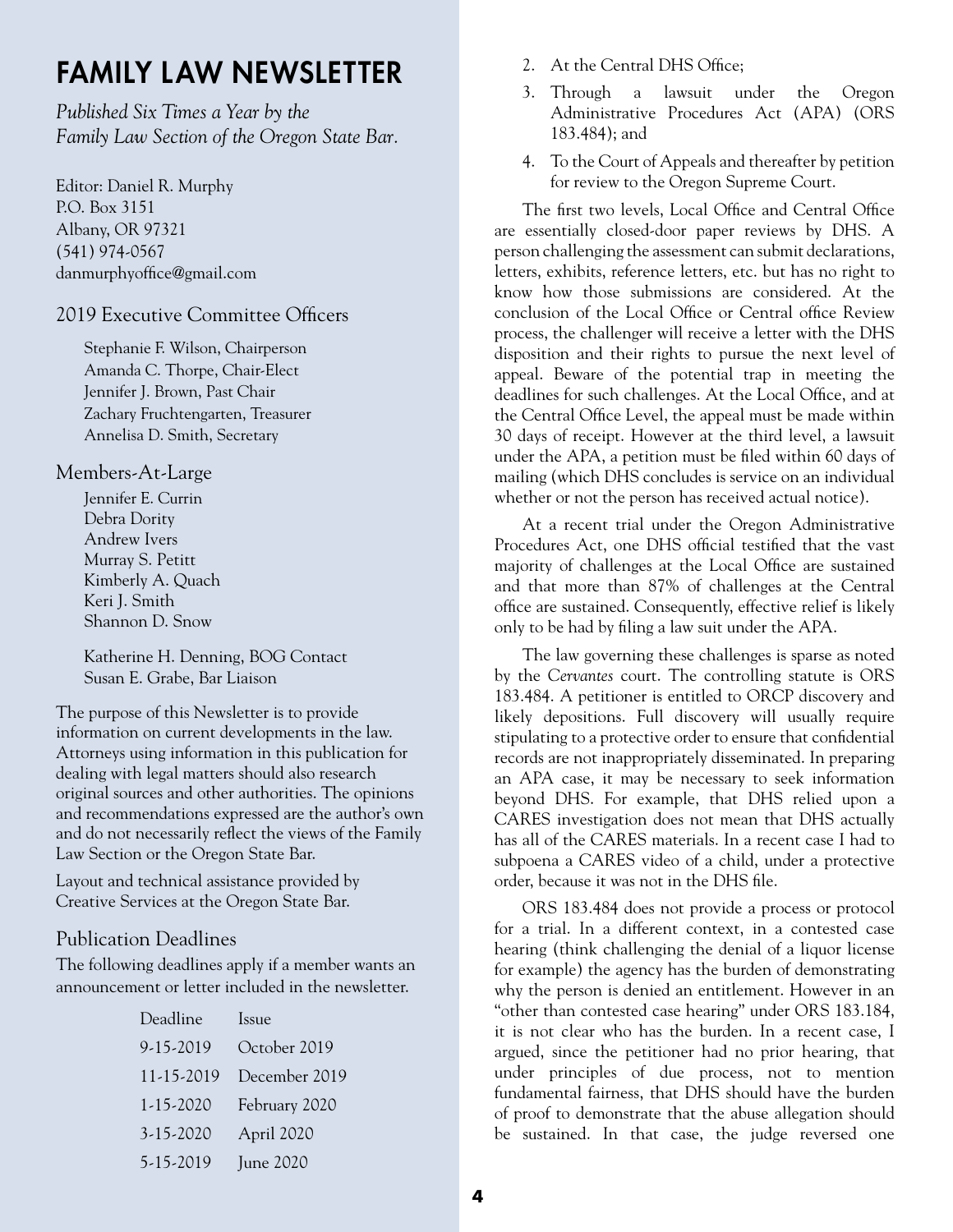<span id="page-4-0"></span>assessment and upheld a second assessment but did not rule on which party actually had the burden of proof.<sup>1</sup>

Under ORS 183.484, a court is to make a determination "as to the record as a whole, including evidence received at trial would permit a reasonable person to make the finding made by the agency." The court can sustain the assessment, set aside the assessment or remand the assessment back to the agency. The court may also modify an order but only when the agency has erroneously interpreted a provision of law and the correct interpretation compels a particular result.

Although the standard is whether a reasonable person could make the finding made by the agency, a petitioner may produce additional evidence into the APA process, including witnesses at trial. Therefore, when making its decision, the trial court is evaluating not only the evidence the agency had at the initial level but subsequent evidence produced at trial. *Norden v. State, Water Resources Dept.*, 329 Or. 641 (2000)

In the case noted above, DHS argued that the "reasonable person" standard is met if the DHS evidence is sufficient to support a "reasonable suspicion of abuse." Although that "reasonable suspicion" standard is discussed in case law, the trial court found that "reasonable suspicion" is insufficient to met the statutory standard to support a "founded" determination of abuse. The agency's evidence must support its findings to a probable cause standard.<sup>2</sup>

- 1 The parties agreed at the commencement of trial that the State would present its case first without deciding which party had the burden of proof.
- 2 Both petitioner and the agency have appealed the trial court's decision.

ORS 183.497 provides for attorney fees if the court finds in favor of the petitioner and "determines that the state agency acted without a reasonable basis in fact or in law." However the statute goes on to note that the court may deny attorney fees in whole or in part if the state agency "has proved that its action was substantially justified or that special circumstances exist that would make the allowance of all or part of the attorney fees unjust." In any case, like in any other situation, as required by ORCP 68, be sure to plead you request for attorney fees and the statutory source for that request in the petition for review.

This article can no more than touch the surface of a very challenging process. Given the stakes involved to the accused, these challenges should and must be pursued with vigor and with thoroughness. Perhaps when a sufficient number of cases are litigated and a number of assessments are reversed, this will have a cautionary effect on the DHS assessment process.

Mark Kramer, an attorney since 1981, is a principal in the Portland law firm of Kramer and Associates, where his practice concentrates on family law and civil rights with cases ranging from representation of children endangered by their public custodians to contested custody matters, grandparent and psychological parent rights. He holds his B.A. degree, with distinction, from Cornell University (1978) and his J.D. degree from Northeastern University School of Law (1981).

Mark is the lead plaintiff in *Kramer v. Lake Oswego*, 50 Or 422 (2019) where the Oregon Supreme Court recently upheld and validated Oregon's public trust doctrine. He hopes to see you all on Oswego Lake very soon

# **CASENOTES**

### **OREGON APPELLATE DECISIONS**

August 2019 Edition, OSB Family Law Newsletter

Family Law Opinions: June 1 – July 31, 2019

Editor's Note: these are brief summaries only. Readers should read the full opinion. A hyperlink is provided to the on-line opinion for each case.

### **SUPREME COURT**

No Supreme Court family law decisions during this period.

### **OREGON COURT OF APPEALS**

### **Spousal Support**

**[In the Matter of the Marriage of Debbie Dee CARD,](https://cdm17027.contentdm.oclc.org/digital/pdf.js/web/viewer.html?file=/digital/api/collection/p17027coll5/id/24358/download#page=1&zoom=auto) [Petitioner-Appellant, and Erick Eugene CARD,](https://cdm17027.contentdm.oclc.org/digital/pdf.js/web/viewer.html?file=/digital/api/collection/p17027coll5/id/24358/download#page=1&zoom=auto) [Respondent-Respondent](https://cdm17027.contentdm.oclc.org/digital/pdf.js/web/viewer.html?file=/digital/api/collection/p17027coll5/id/24358/download#page=1&zoom=auto)**, 298 Or App 511 (2019)

Lincoln County Circuit Court, 17DR04752; A166512; Christopher Casebeer, Judge pro tempore.

Shorr, J. In this domestic relations case, wife appeals from a dissolution judgment entered by the trial court. She assigns error to (1) the trial court's denial of her request for spousal maintenance support and (2) the court's award of